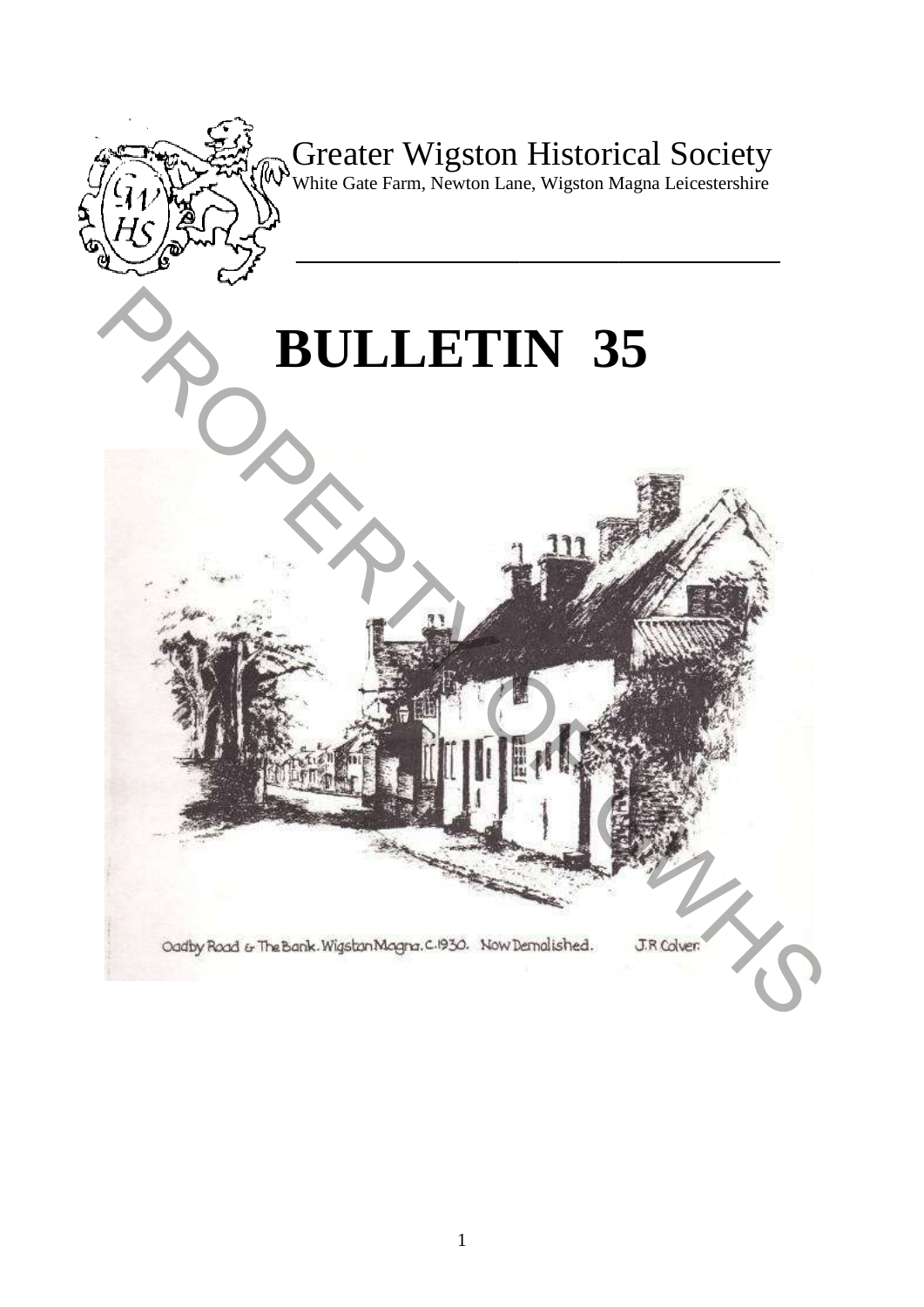## **PROGRAMME OF MEETINGS FEBRUARY TO AUGUST 1993**

#### **Wednesday 17th February 1993**

A.G.M. & Member's Evening. Talks, slides etc. for approx. 10 minutes. 7.30p.m. Wigston Liberal Club.

#### **Wednesday 17th March 1993**

Visit to new Leics. Record Office. Meet 7.30p.m. at the Office, Long Street.

#### **Wednesday 21st April 1993**

History of early jet engines - Brian Bilson. 7.30p.m. Wigston Liberal Club.

#### **Wednesday 19th May 1993**

Visit to Cadeby Light Railway - Trip & light refreshments. Coach from Wigston Liberal Club Car Park, meet 6.45p.m.

#### **Wednesday 16th June 1993**

Visit to Ashley Church, Northants - meal at George Inn, Ashley. Coach from Wigston Liberal Club Car Park, meet 6.45p.m.

#### **Wednesday 18th August 1993**

Museums without walls - Tim Shadla-Hall (Head of Leics. Museums) 7.30p.m. Wigston Liberal Club.

#### \*\*\*\*\*\*\*\*\*\*\*\*\*\*\*\*\*\*\*\*\*\*\*\*\*\*\*\*\*\*\*\*\*\*\*\*\*\*\*\*\*\*\*\*\*\*\*\*\*\*\*\*\*\*\*\*\*\*\*\*\*\*\*\*\*\*\*\*\*

# **Annual General Meeting**

Members are reminded that the annual subscriptions are due in February. The Treasurer, Brian Bilson, will hope to collect these at the A.G.M. when the rate for the new year has been decided.

\*\*\*\*\*\*\*\*\*\*\*\*\*\*\*\*\*\*\*\*\*\*\*\*\*\*\*\*\*\*\*\*\*\*\*\*\*\*\*\*\*\*\*\*\*\*\*\*\*\*\*\*\*\*\*\*\*\*\*\*\*\*\*\*\*\*\*\*\*

#### **FRONT COVER DRAWING**

Jim Colver's drawing for this issue shows an Oadby Lane changed beyond recognition. The view looks towards The Bank and on to show the houses that stood on the west side of Bull Head Street. These last were demolished in the 1970's for road widening purposes. Meet 7.30p.m. at the Office. Long Street.<br>
Wednesday 21st April 1993<br>
History of early jet engines - Brian Bilson.<br>
7.30p.m. Wigston Liberal Club.<br>
Wednesday 19th May 1993<br>
Visit to Gadest Liberal Rubway - Trip & light ref

Church Nook is just off the picture to the left. The one remaining feature is the walled garden of St. Wolstan's House.

\*\*\*\*\*\*\*\*\*\*\*\*\*\*\*\*\*\*\*\*\*\*\*\*\*\*\*\*\*\*\*\*\*\*\*\*\*\*\*\*\*\*\*\*\*\*\*\*\*\*\*\*\*\*\*\*\*\*\*\*\*\*\*\*\*\*\*\*\*

The Bulletin is published three times a year on 1st February, June and October. Articles etc. (which are always welcome) should be submitted to either of the Joint Editors three clear weeks before publicationdate please.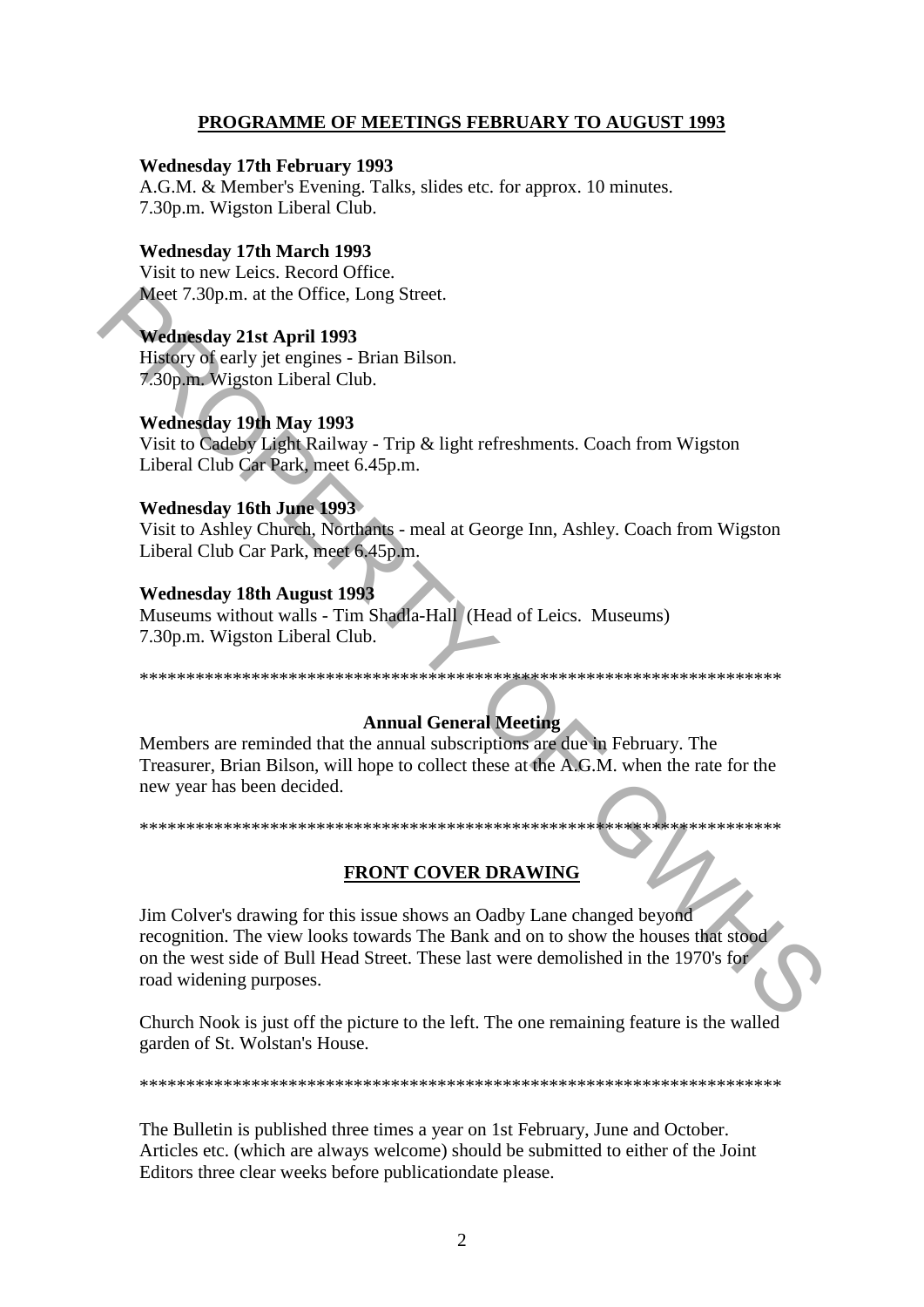#### **Joint Editors**

Mrs. Chris Smart, 66 Foxhunter Drive, Oadby Mrs. Tricia Berry, 7 Wensleydale Road, Wigston.

\*\*\*\*\*\*\*\*\*\*\*\*\*\*\*\*\*\*\*\*\*\*\*\*\*\*\*\*\*\*\*\*\*\*\*\*\*\*\*\*\*\*\*\*\*\*\*\*\*\*\*\*\*\*\*\*\*\*\*\*\*\*\*\*\*\*\*

#### **OCTOBER MEETING**

After some tables had been removed to make more space for everyone, a truly packed house settled down to enjoy one of Bill Ward's ever interesting slide and talk shows.

Bill commenced by stating that this was his 130th presentation, his 4th to this Society. He began by showing some shots of the Wigston Fields/Knighton area, the Welford Road where it crossed over the Washbrook, Brinsmead Road a mere cart track and the Royal Oak as it once looked before it was rebuilt. The Grange was shown with detail of previous occupants> Frederick Burgess, a wealthy woolstapler & Albert Hill, a hosiery manufacturer who occupied the large factory in Bell Street where Sainsbury's is now situated. The Shipp family & their drapers shop in Bell Street with the Strict Baptist Chapel which their forebears, the Levesleys, built at the back. Samuel Broughton Matthew's home in Leicester Road from where he ran his paperhanging, glazing & monumental masons business. S.B. Matthews played an active role in village life in his day & was responsible for the building of a village hall in Frederick Street. He served as its secretary for many years. Junction Road before the area was cleared for the present flats & car park. After some tables hald been removed to make more space for everyone, a truly packed and the space of the Nustrae Media (Mustrae Hall compared by stating that this was his 130th presentation. his 4th to this Society. He beg

We took a look down Bell Street at Forryan's Corner, P.G. Forryan's Garage, J.D. Broughton & Sons Ltd., hosiery factory, Bell Street Infants School & the 'time capsule1 bottle which was prematurely removed & some of the contents stolen, the rest damaged before they could be examined & evaluated, Snowdens needlemakers & Mr. Barber's distinctive house facing down Bull Head Street.

We moved on to Hardy's shop, in both Long Street & Moat Street locations, The Midland Bank, formerly Hassell's premises on the corner of Paddock Street, the dairy in Bushloe End, Mr. Thomas Ingram in his garden at Abingdon House, Mr. Osmond Hilton delivering bread, a framework knitters workshop in Spa Lane & the Bull's Head Inn, Bull Head Street.

We ended with a tranquil look at rural Newton Lane & Cooks Lane before The Meadows & Wigston Harcourt Estates were built.

There was much more - this is just an impression. After an enthusiastic round of applause Bill was thanked by The Chairman, Edna Taylor, who then gave out various announcements, including an invitation to a Civic Society Meeting to hear John Banner in November. Duncan Lucas spoke of his plans to produce a local history booklet on Wigston's two churches, All Saints & St. Wistans, and asked for help with this project. The meeting closed at approx. 10 00 p.m.

\*\*\*\*\*\*\*\*\*\*\*\*\*\*\*\*\*\*\*\*\*\*\*\*\*\*\*\*\*\*\*\*\*\*\*\*\*\*\*\*\*\*\*\*\*\*\*\*\*\*\*\*\*\*\*\*\*\*\*\*\*\*\*\*\*\*\*\*\*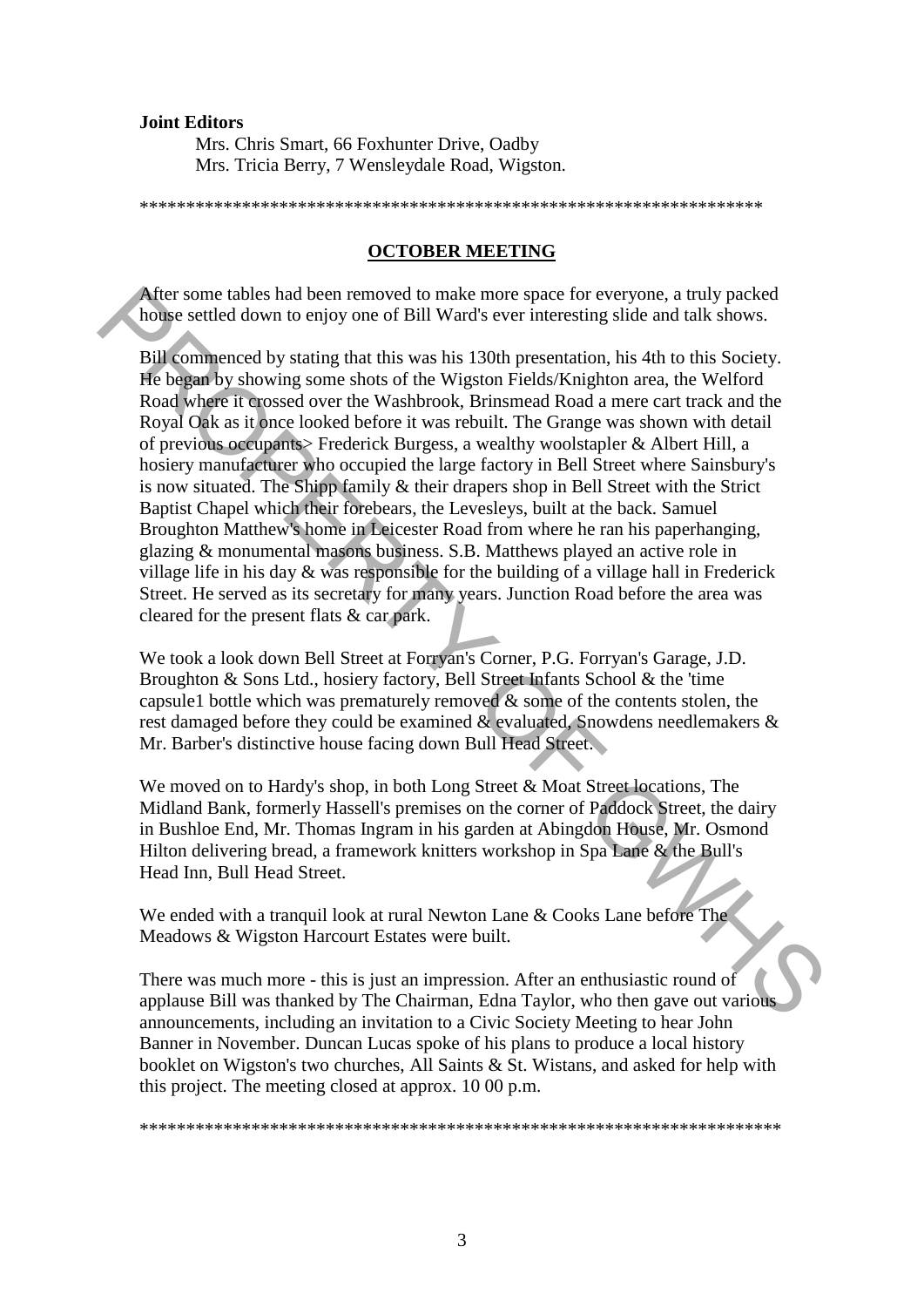#### **November meeting ...**

On Wednesday the 18th of November, 38 members of the society met to hear Mr. Manton talk about Hadrian's Wall. Mr. Manton had worked for the Ministry of Works as a stone mason on the Wall in the 1950s. Mr. Manton illustrated his talk with slides of the Wall and the surrounding area.

Hadrian arrived in Britain in A.D. 122 and he decided that the northern frontier of the Roman province should be defended by a wall. The wall took about eight years to build and is about 76 miles long and about 15 ft. high and for the majority of its length it follows the terrain of the land. Forts were built along its length and within a typical fort, barracks, stores, stables and workshops occupied two-thirds of the area, the remainder being taken up with headquarters, granaries, commanding officer's house and perhaps a hospital. Outside the gates extensive civilian settlements grew up attracted by the soldiers' steady wages. **Roman province should be defended by a wall. The wall took about zeras to be<br>loudd and is about 76 miles long and about 15 ft. high and for the majority of its length<br>the loud, beams, the term of the land. Forts were bui** 

The Romans had a paid, disciplined army who carried everything including three weeks rations and were capable of marching 15-20 miles a day. Approximately 11,500 men were stationed along the Wall.

After notices the meeting closed at about 9.30p.m.

\*\*\*\*\*\*\*\*\*\*\*\*\*\*\*\*\*\*\*\*\*\*\*\*\*\*\*\*\*\*\*\*\*\*\*\*\*\*\*\*\*\*\*\*\*\*\*\*\*\*\*\*\*\*\*\*\*\*\*\*\*\*\*\*\*\*\*\*\*

# **DECEMBER MEETING**

About 50 members gathered for the Society's annual Christmas Party. A competition had been organised by Jim Colver. The company were divided into groups each with a leader. When given the word, question-cards were opened and answers hopefully completed. Margaret Ward's team turned out to be the winners and each team member received a small prize.

A raffle was held during the evening with several prizes on offer.

A delicious buffet supper had been prepared by Mavis Bingley, Maureen Lanston & Barbara Brown. The Chairman, Edna Taylor, thanked them for this and mentioned that next years Christmas Party would be at the same venue but in the larger room downstairs.

Duncan Lucas reminded members of the heritage fortnight to be held at his museum from 16th to 31st January as part of the 'run up' to the opening of the Record Office on 8th February. He asked for volunteers to help with this.

\*\*\*\*\*\*\*\*\*\*\*\*\*\*\*\*\*\*\*\*\*\*\*\*\*\*\*\*\*\*\*\*\*\*\*\*\*\*\*\*\*\*\*\*\*\*\*\*\*\*\*\*\*\*\*\*\*\*\*\*\*\*\*\*\*\*\*\*

#### **January meeting ...**

On Wednesday the 20th of January, 35 members of the Society met to hear the Rev. Anthony Thacker talk about the Leicester Baptists.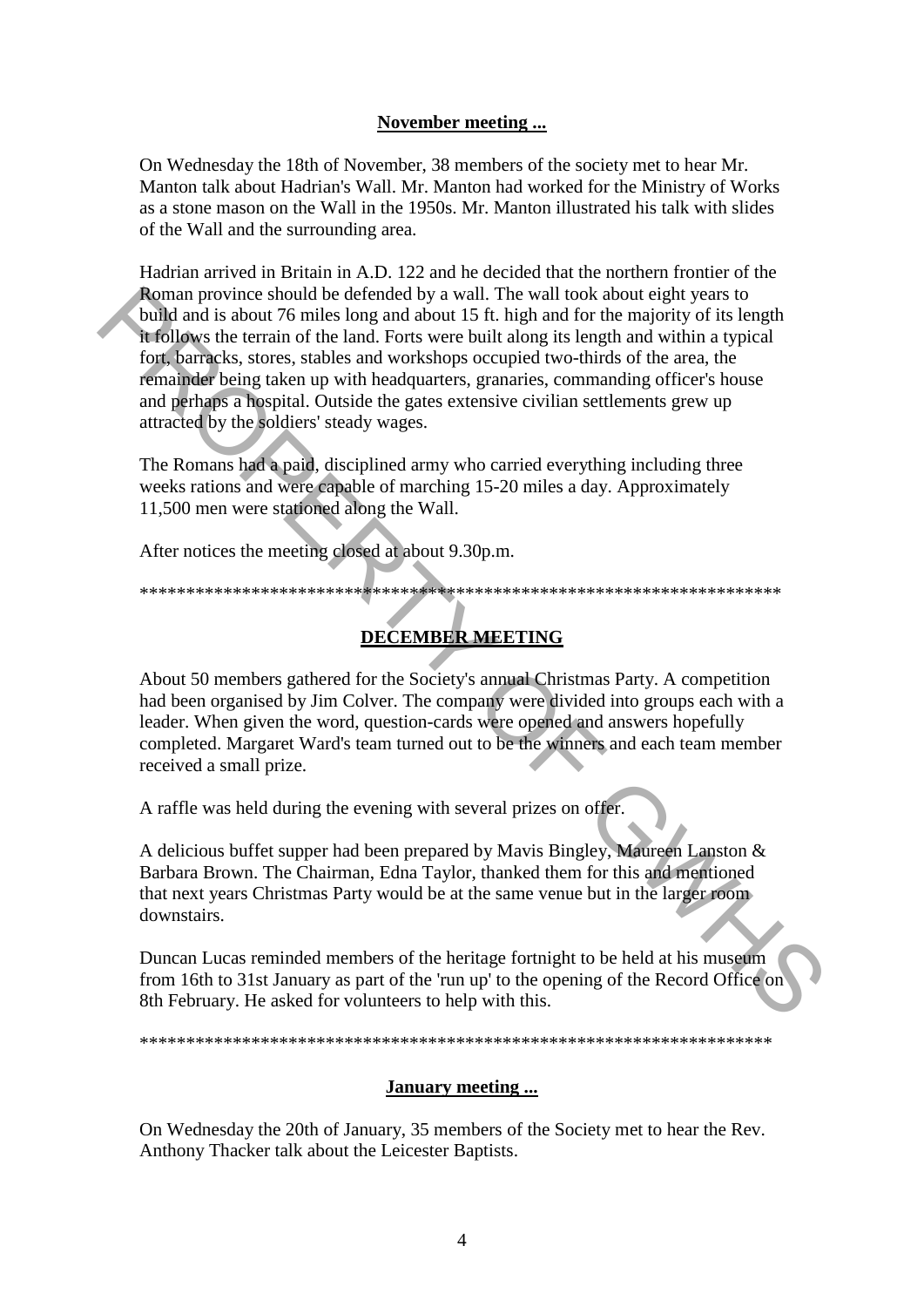The main part of his talk was about the history of the Baptist movement in general. The Baptists had sprung from the Reformation when people, such as Martin Luther, had started to ask questions. Some felt that the Reformation, that is the split from Rome and the setting up of a Protestant denomination, had not gone far enough. The Ana Baptists were the radicals of the Reformation and they introduced adult or believer's baptism rather than infant baptism. In the 16th century many were martyred for not being part of the State church. In 1607 a separatist movement had been started in England by John Smyth, the Pastor of Gainsborough, and Thomas Helwyss. For a time they continued despite severe restrictions but in 1608 they fled to Amsterdam where radical Protestantism was allowed. Eventually they returned to England, to the Spitalfields area of London where they pleaded for universal religious liberty.

By the time of the civil War there were many Baptist congregations in Leicestershire. These were General Baptists. The other group of Baptists, known as the Particular Baptists had started in the early 17th century and both groups had emerged simultaneously.

The Baptist group in Oadby had been started by Elizabeth Waldron, a woman of means and great conviction, in 1795.

Rev. Thacker conclude his talk with a lively question and answer session and he was invited to return to tell us more about this fascinating subject.

After notices the meeting closed at 9.15p.m.

# WIGSTON WHO'S WHO NO; 4 GERTRUDE ROSS NEE ASTBURY

Gertie Gitana, the famous music hall artist, was born in 1888 at 7, Shirley Street, Longport, Staffs. She was the first child of William Astbury, a pottery works foreman, and his wife Lavinia, nee Kilkenny, a teacher at St. Peter's R.C. School, Cobridge. When Gertie was 6 weeks old the family did a "moonlight flit1 to 50, Price Street, Burslem as they were unable to pay the rent. At the age of 3 Gertie's family moved again to Frederick Street, Hanley, where her mother kept a greengrocers shop. This street was renamed Gitana Street in 1957 in her honour. Gertie had two younger brothers. Jim who settled in Montana, U.S.A., and Johnnie who died when aged 3 years. Her father died at about the same time as Johnnie of silicosis and her mother eventually remarried and became Mrs. Bob. Burden. They kept the Swan Hotel in Silverdale.

Gertie was a child prodigy who first appeared on the stage at the age of 4, with Tomlinson's Royal Gipsy Choir (a touring concert party) working as a male impersonator. Her stage name was Little Gitana (Spanish for Gipsy). When she was 8 she was adopted by Belle and Jim O'Connor (he was half of a comedy duo O'Connor and Brady) and there followed 6 years of bill topping in the provinces.

In 1901 Jim O'Connor took Gertie to London. She appeared at the Lyceum Theatre in 1905/6 and was one of the few variety artists to succeed there. She then played the Royal Holborn Empire where because she was growing up she was persuaded to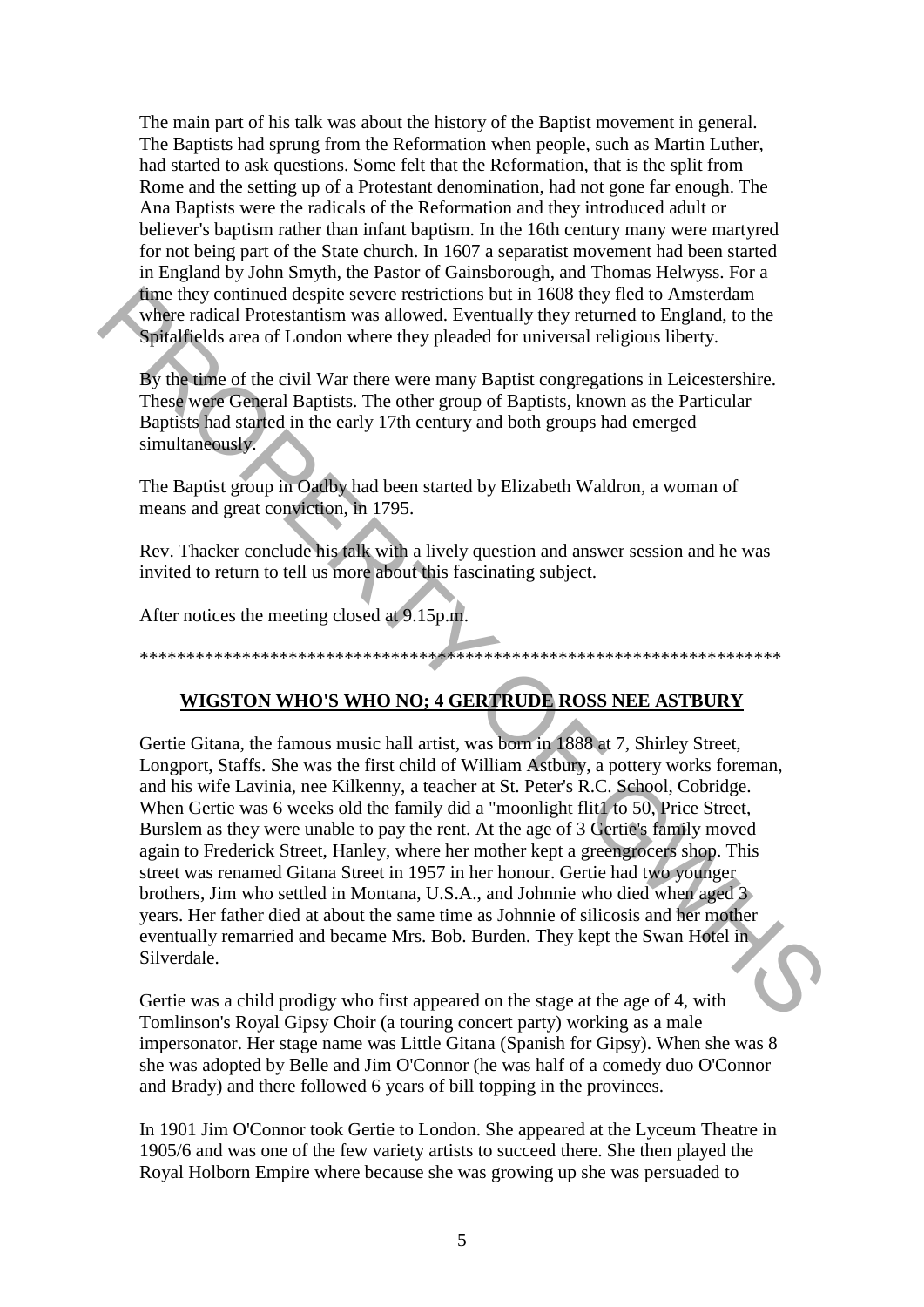change her stage name (gradually so that people would still recognise her), first to Little Gertie Gitana and then to Gertie Gitana. Her repertoire of songs included 'Silver Bell1, 'When the Harvest Moon is Shining', 'Sweet Caroline' and 'Never Mind1. She first sang 'Nellie Dean1 the song for which she is chiefly remembered when she was 16. She also played the saxophone.

During World War I Gertie became known as the "Tommies' Favourite Songbird", She raised several thousand pounds for comforts for the troops with her concerts and the sale of postcards (one of which is pictured below).

In 1926 she scored another success in the musical 'Dear Louise' with the song 'Let me call you Sweetheart1. In 1928 her connection with Wigston began when she married Donald Ross the juvenile lead in 'Dear Louise1 which played at Sheffield Hippodrome. Donald was the son of Alfred Ross for many years headmaster of All Saints C of E School, Wigston.

Gertie often appeared on stage in Leicester. She retired in 1938 but made a come back in 1948-50 to star in an old time music hall revival 'Thanks for the Memory' presented by her husband. The Company performed at the Royal Variety Performance at the London Palladium in November 1948.

She was reputed to be wealthy and shrewd with investments. She once owned the Kilburn Empire before selling it to a cinema company.



She died, aged 68, of cancer at her home 'Neldean' on Hampstead Heath on 5/1/1957. Her funeral service at Brompton Oratory was attended by many famous people. Afterwards her remains were brought back to be interred at Wigston Cemetery after a short service at St. Mary's Catholic Church. The striking monument erected by her husband in the form of an angel with a verse from and the words: is inscribed 'Nellie Dean'

"The curtain's down, the show is done, And we are home again Dear One".

Don outlived Gertie by over 20 years. He was a successful theatrical agent with many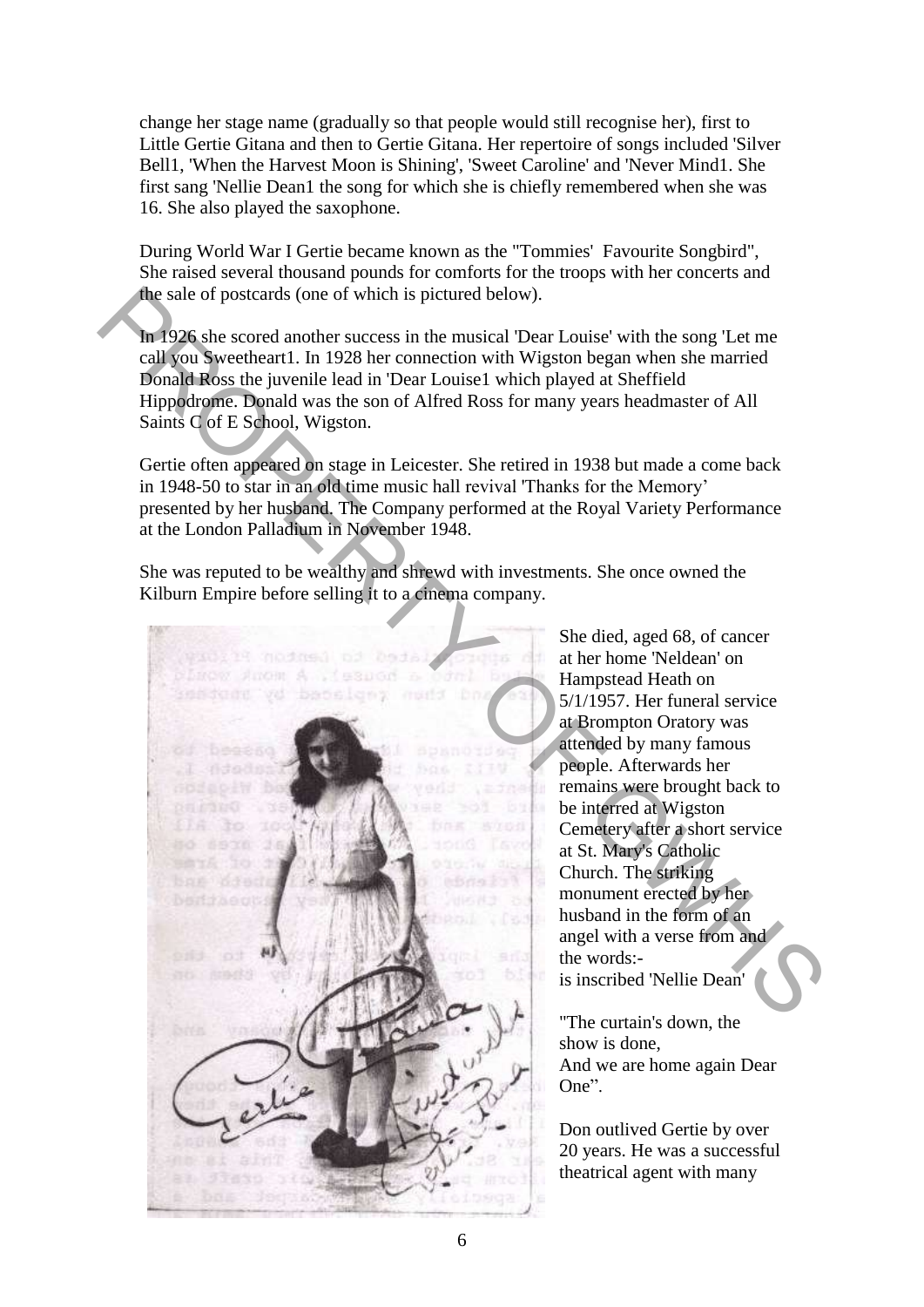well known personalities on his books and premises in Shaftesbury Avenue. With the decline of the music hall he ran a night club on the Costa Brava for a time and organised cabaret on the liner Queen Elizabeth II. Known as 'Mr. Showbusiness' he succeeded David Nixon in 1977 as 'King Rat' of the 'Grand Order of Water Rats.1 He died in February 1980 and after a funeral at St. Paul's Church, Covent Garden was buried alongside Gertie at Wigston. **Tricia Berry** 

#### Sources:

Who's Buried Where in Leicestershire by Joyce Lee. People of the Potteries, Vol I, 1985 by D. Stuart. Also additional information kindly supplied by the Local History Dept., City Central Library, Hanley, Staffordshire.

#### We quote,

The writer does the most, who gives the reader the most knowledge and takes from him the least time.

C.C. Colton, Lacon, Preface

#### 

# **ALL SAINTS CHURCH**

In Bulletin No: 34 we illustrated a postcard photograph taken C1905-1925 of the interior of All Saints Church with a montage of the incumbent. We asked if anyone could supply his name. This came to the attention of the current Vicar of Wigston, The Rev. Green, who was able to tell us that the photograph was of the Rev. Robert Cecil Palmer who was vicar of the Parish between 1902 and 1912.

Rev. Green also very kindly gave a brief history of the patronage of the Parish of Wigston Magna which we thought would be of interest.

#### **THE PATRONAGE**

All Saints and St. Wistans were both appropriated to Lenton Priory, Nottingham (which has now been converted into a house). A monk would be detached for two years service here and then replaced by another etc.

In 1539, during the dissolution, the patronage lapsed and passed to the Crown. It was taken up by Henry VIII and then by Elizabeth I. Queen Elizabeth appointed two incumbents; they were offered Wigston (which was a good living) as a reward for services to her. During this time she visited one of them here and the West Door of All Saints is consequently known as the Royal Door. A square flat area on the north side of the tower remains from where the Royal Coat of Arms was displayed. The Weld family were friends of Queen Elizabeth and she subsequently gave the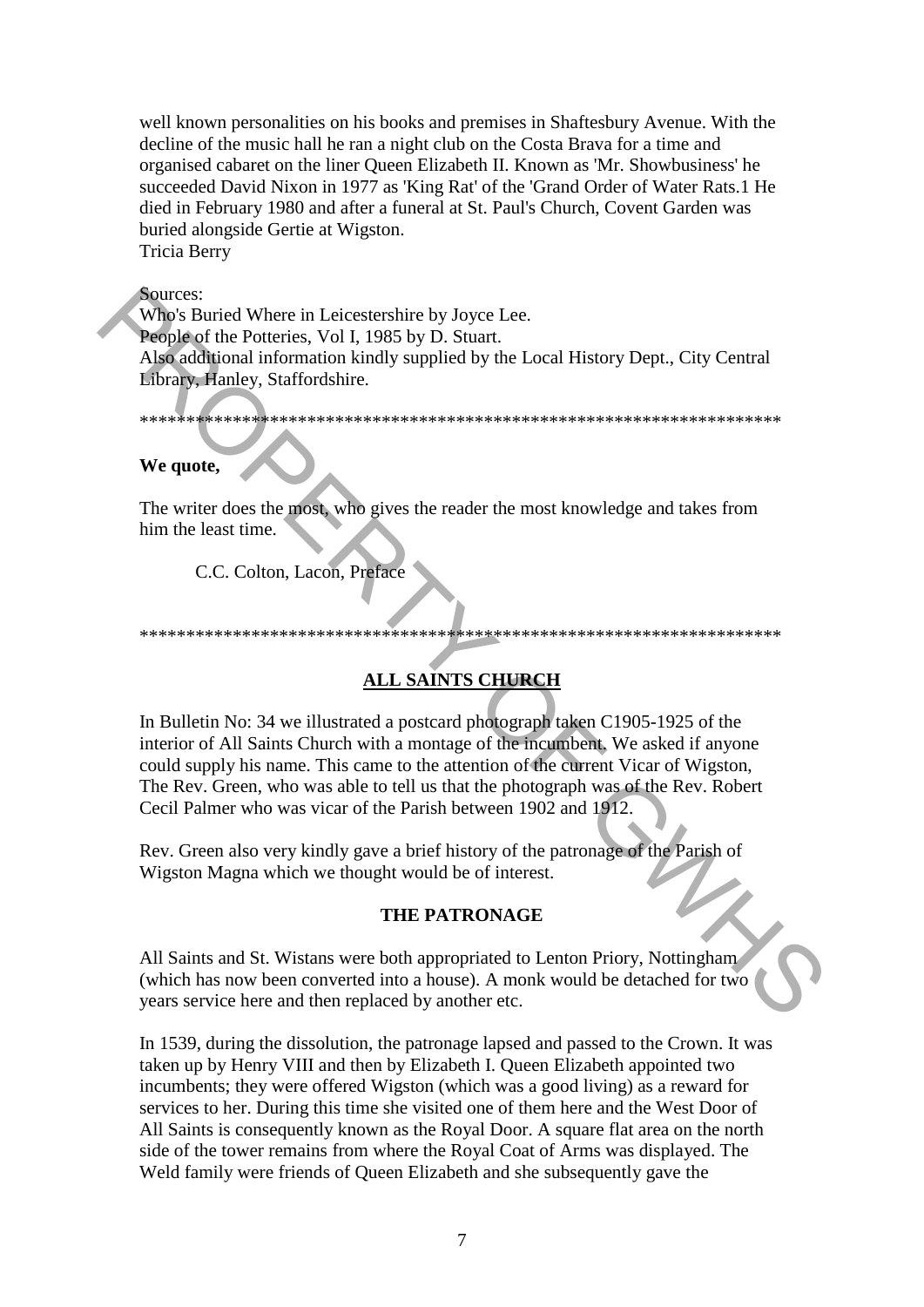patronage to them. In 1623 they bequeathed it to the Governors of Christ's Hospital, London.

In 1631 Sir James Stonehouse sold the impropriate rectory to the Haberdashers' Company and it was held for a long time by them on lease by the Dukes of St. Albans. The patronage came to belong to the Haberdashers' Company and Christ's Hospital alternately.

The Worshipful Company of Haberdashers are now the patrons though they could not appoint the Rev. Green. He was the choice of the then Bishop of Leicester, Dr. Ronald Williams. The connection with the Haberdashers' Company entitles the Rev. Green to attend the annual dinner held at Haberdashers' Hall near St. Pauls, London. This is an all male Livery Club where dress uniform peculiar to their craft is worn. The Hall has oak panels, a specially woven carpet and a painting of the Haberdashers. The diners use gold cutlery amid a scene that has not changed in hundreds of years. Tricia Berry

#### We quote ...

An impossibility does not disturb us until UB accomplishment snows us what fools we are

Henry S. Mask ins

# ENTERTAINMENTS IN WIGSTON MAGNA, ONE HUNDRED YEARS AGO.

The following extracts from the Leicestershire Mercury and the Leicester Chronicle of 1894 show a wide range of venues and some considerable variation of events held in the village. Certainly enough to suggest that the leisure time of the people was well catered for.

#### **SATURDAY 10th FEBRUARY 1894.**

THE AMATEUR THEATRICAL SOCIETY -

On Monday evening gave a performance in the National School, entitled "A Case for Eviction", followed by the amusing farce "The Area Belle". The following ladies and gentlemen represented the various characters: - Mr. J. Tuckfield, Mrs. Viccars, Miss L.M. Owston, Mr. Mosse, Mr. H.L. Croker, Mr. W. Viccars, Mrs. O'Farrell and Miss M. Owston. Miss L.M. Owston gave solos on the violin and piano, and Sergt. Freeman on the piccolo. The performances were repeated on Tuesday afternoon, the school being crowded on both occasions.

#### **SATURDAY 3rd MARCH 1894, CONGREGATIONAL CHAPEL -**

The sketch "The Prince and the Witch" was given in the schoolroom on Tuesday evening by Miss Deeming, Misses Matthews (3), Miss Brown, Miss A. Johnson, Misses Herbert (2), Miss Moore and Miss Greasley. Miss A Ross presided at the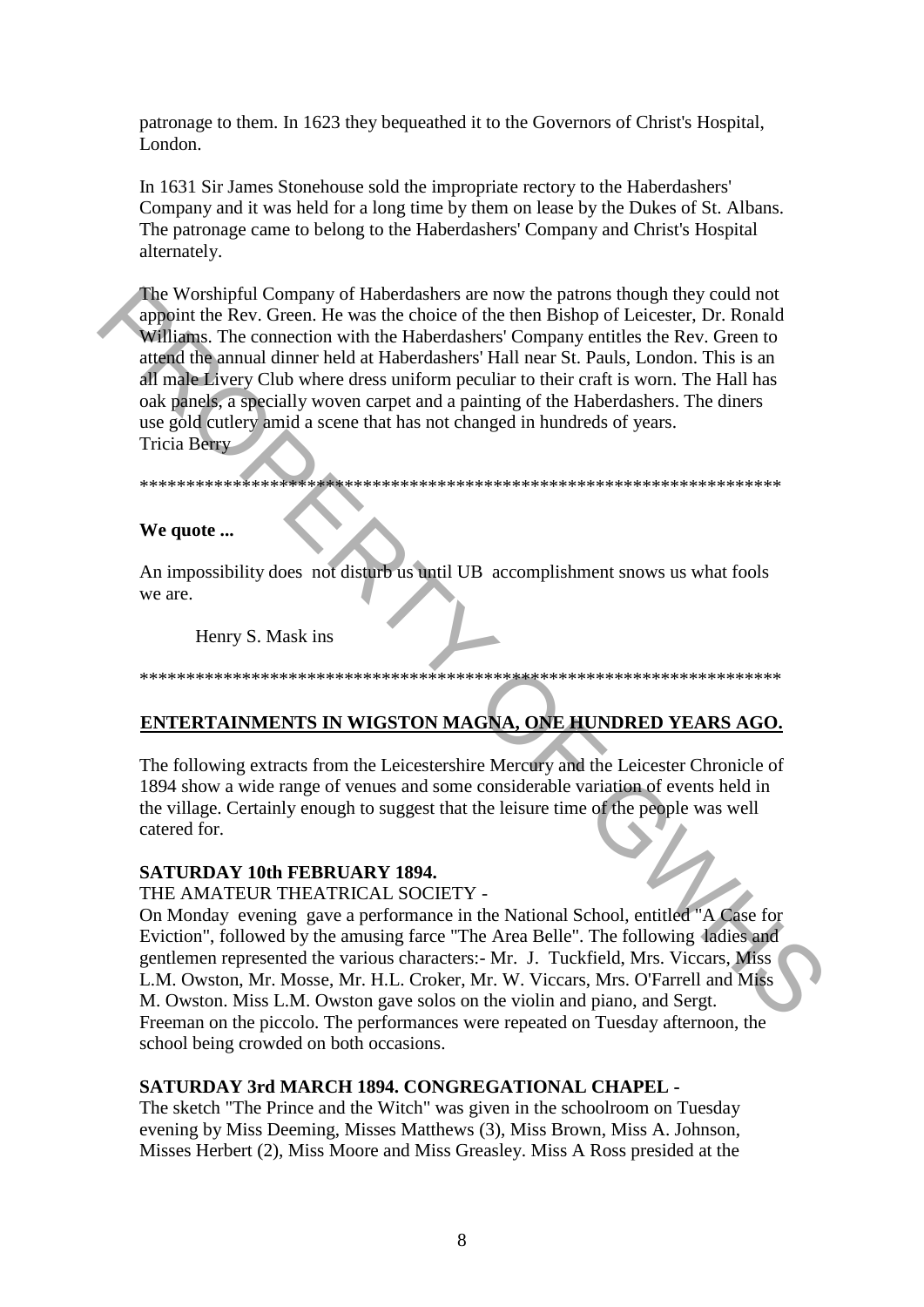piano. Master Matthews gave a violin solo, Miss E. Wyatt sang "Ora Pro Nobis" and Mr. Matthews conducted. The proceeds go to Dr. Barnardo's Home.

#### **WESLEYAN CHAPEL -**

A service of song, entitled "Primrose Garth", was given by the choir on Saturday evening to a fair audience. Miss Gamble gave the connective headings, and Miss B. Osborn presided at the organ. A collection was made for the Chapel Trust Fund.

## **ENTERTAINMENT -**

On Monday evening the second entertainment under the direction of Mr. Parker took place, and was very successful, both in point of attendance and the manner in which the programme was carried out. Mr. Owston, who had ever shown himself favourable to these meetings, took the chair, reading in an admirable manner "The Carrion Crow". Messrs. Moore, three members of one of the Wigston Bands, played some capital selections during the evening. Miss Parker accompanied the vocalists on the piano, to the apparent satisfaction of those generally fastidious and hard-to-be-pleased people. A duet on the piano by two little ladies, Misses Brown and Matts - was well done. Mr. Webster of Leicester, sang two or three songs in his old familiar style, receiving undeniable "encores". The piece of the evening was, however, a comic drama entitled "Furnished Apartments", performed by five Leicester amateurs, who, considering the materials used, did remarkably well. Amongst the other executants were Mr. Henry Sharpe, who sang "Far, far upon the Sea", and Mr. Joseph Parker in "Happy by thy Dreams". Mr. Attenborough sang "The Pilgrim of Love" and was "encored". At the close a collection was made in aid of the fund for the relief of the distressed around Paris, resulting in 4s. taken at the door, supplemented by 2s.6d. from the Chairman, 2s.6d. from Mr. Parker, and 3s.6d. from Mr. Albert Carter. It is proposed to make this amount the nucleus of a large fund. The next entertainment was announced to take place in a fortnight, when it is suggested that a scene or two from Shakespeare's play of "Othello" should be reproduced. **ENTRENTAINMENT:**<br> **Con Monday evening the second entertainment under the direction of Mr. Parker took<br>
pluses and was very successfull, both in point of stutedness and the manner in which<br>
the programme was carried out.** 

# **SATURDAY 5th MAY 1894 ENTERTAINMENT -**

A most successful entertainment was given on Wednesday evening at the National School, Long Street, Great Wigston, on behalf of the school piano fund. A cantata entitled "The Ghost" was well rendered, among those taking part being the following:- Mrs. Coucher, Miss Blunt, Miss Lees, Mrs. Long, Mrs. Barnley, Miss Neesham, Mrs. J.R. Smith, Miss A. Shipp, Rev. H.R. Briggs, B.A., Messrs. Blunt, E. Shipp, C. Squires and Dr. Howe, together with three children, Misses Ethel Pawley, Lucy Davenport and Master W. Allan. Dr Barnley had charge of the arrangements and the programme was gone through with considerable credit to all concerned. Two songs by Dr. O'Connor of Kirby Muxloe, were encored and Mrs. J.R. Smith also sang, Mr. Cooper presiding at the piano. Two prominent features in the programme were selections from the operas "Bohemian Girl" and "Maritana". Mr. Prentice of Leicester manipulated the lantern. When the tableaux had been given there was a dance.

#### **AN ENTERTAINMENT**

was given in the large Assembly Hall at the Clarence Hotel on Saturday evening by "The Two Fossils and Company", who last season were so popular in this village at the Saturday evening entertainments at the Public Hall. There was a fair audience. Programme:- Pianoforte selection, Mr. E.G. Smith, Song, "The Midshipmite", Mr. W. Harvey, Comic song, "The Future Mrs. 'Awkins", Mr. C.F. Ashby (encored), Song,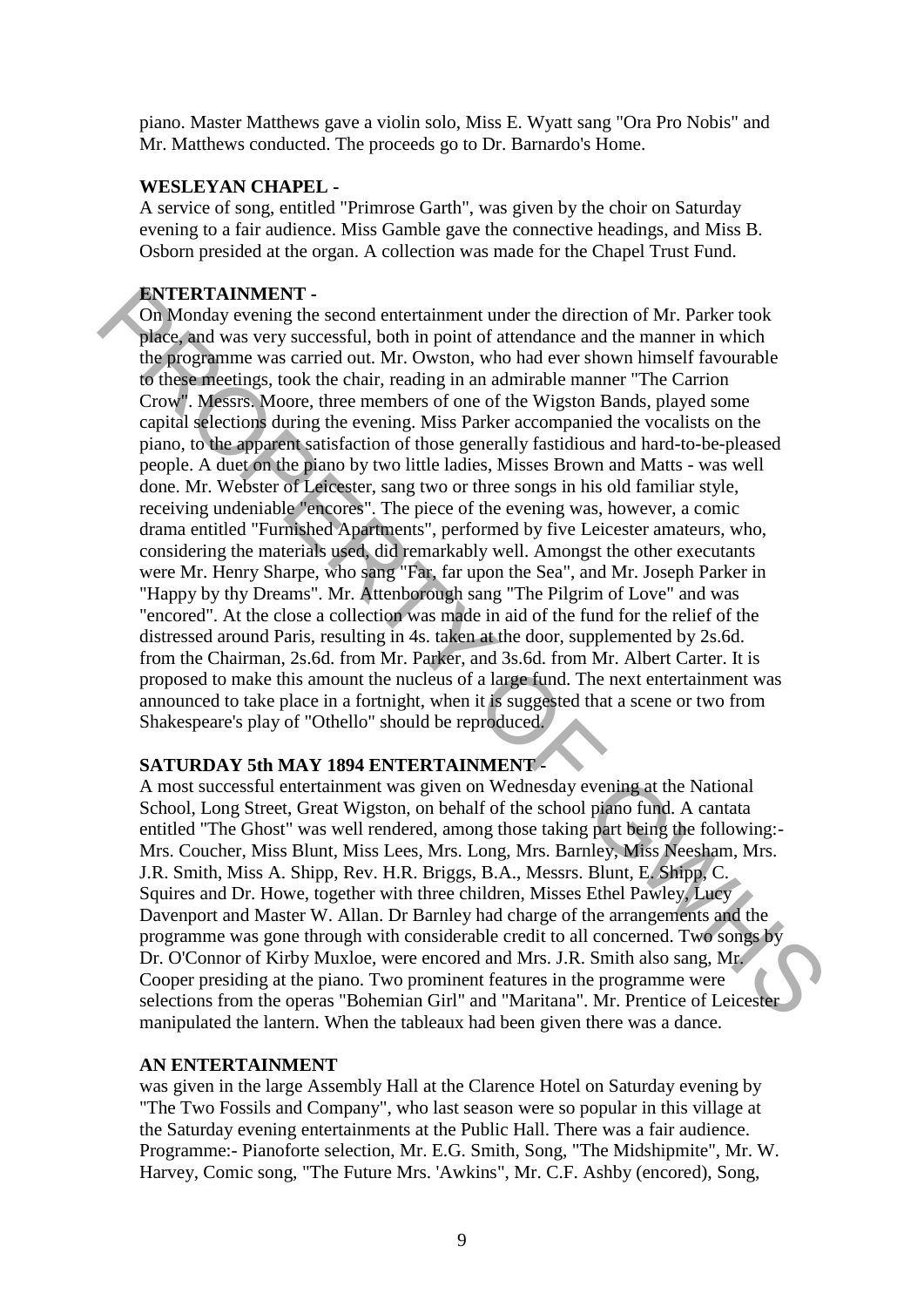"The Sentry", Mr. A.D. Ashby, Selections by Master Charles Freeman, the boy whistler, Comic song, "Hextry Special", Mr. C. Bentley (encored), Knock-aboutsketch, Messrs. C. Ashby and H. Weatherilt, Pianoforte selection, "Up to date", Mr. E.G. Smith, Song, "Half-past nine", Mr. H. Weatherilt, Mock melodrama, "The Black Man's reverence", Mr. Charles Fosbrook, Song, "Off to Philadelphia", Mr. A.D. Ashby, Comic song, "English as she is spoke", Mr. C. Bent, Comic sketch by the "Two Fossils".

#### **SATURDAY llth AUGUST 1894 WIGSTON BANK HOLIDAY**

Athletic sports were held on Monday, under the auspices of the Wigston A.S.R.S., in aid of the benevolent and orphan funds of the society, in the grounds of Mr. T. Ingram, kindly lent. The programme contained nine events, all of which were well contested. 120 yards boys' race, 1) P. Richards, 2) J. Boulter, 3) E. Upton. 120 yards handicap, 1) C. Smith, 2) A. Herbert, 3) W.H. ?. Egg and Spoon race, 1) F. Loyley, 2) W. Bridgeford, 3) H. Mason. 200 yards handicap for railwaymen under 30, 1) A. Elliott, 2) H. Boulter, 3) J. Bodycote. 200 yards handicap for railwaymen over 30, 1) S. Medhurst, 2) J. Turner, 3) J. Knight. 120 yards girls' handicap, 1) Collett, 2) M.J. Copson, 3) P. Hurst. 100 yards sack race, 1) J. Mason\* 2) A. Tomlinson. Kicking the football, 1) H. Mason, 2) B. Richards. Won by three inches. Judges: Messrs. W. Wheelhouse and W. Wilde, Starter: Mr. J. Knight, Hon. Secretary: Mr. H. Gale. At the close of the sports, Mr. Ingram presented the prizes. On the proposal of Mr. J. Walker, seconded by Mr. W. Wilde, a hearty vote of thanks was accorded him for his kindness. Dancing was indulged in on the grounds until darkness set in. Considering the inclement weather during the early part of the day, the sports were a success.

# **M. CHAPMAN'S COUNTY TEAM v. 22 of WIGSTON IVANHOE**

The Leicestershire County players gathered on Saturday for the first time this season at Wigston Magna, and engaged in a most enjoyable days cricket with 22 of the local "Ivanhoe Club", an organisation which seems quite likely to revive the old glories of Wigston cricket. The weather turned out to be beautifully fine and as the wicket prepared for the match was by no means a bad one some capital cricket was seen by the crowd which at one time during the day must have numbered quite 1,000 people. Indeed it was quite a gala day at Old Wigston, the people being immensely delighted to see Mr. de Trafford, Mr. Stocks, and all the professionals (bar Woodcock, of course) amongst them, whilst the presence of the Wigston Band - (an exceedingly good one, and prize-winners, by the bye) - considerably enhanced the enjoyment of the proceedings in the afternoon. When play began in the morning the County team batted first. Chapman played a characteristically careful game for 36. He was in a long time, and exercised all his old patience. Holland played well for 15, and Plougher and Mr. de Trafford also made some good strokes, but the feature of the innings was a splendidly played 42 by Hassall. Whilst hitting with great power and resolution, he nevertheless played sound cricket, and was deservedly cheered on retiring. Towards the end J. Sturman played steadily and well, and the innings ultimately realised 14. Some of the bowling, notably that of the Boulters and E. Robinson, required a lot of watching, and indeed all round it was much above the average. Several of the Wigston men, too, wanted a lot of getting out. P. Barnes (a well known Wyggeston boy) was in a long time for his seven runs, and showed excellent defence. J. Hurst made several good hits in his 13, and A. Shipp's 21 included several hits to the on. When stumps were drawn at six o'clock the local team had made 85 for 13 wickets. **ANTICHANT MATIGUST 1894 WIGSTION BANK HOLLDAY**<br> **Adhetic sports were held on Monday, under the auspiess of the Wigston A.S.R.S., in<br>
and of the benevolent and orphan funds of the society, in the genumbals of Mr. T.<br>
Ingr**